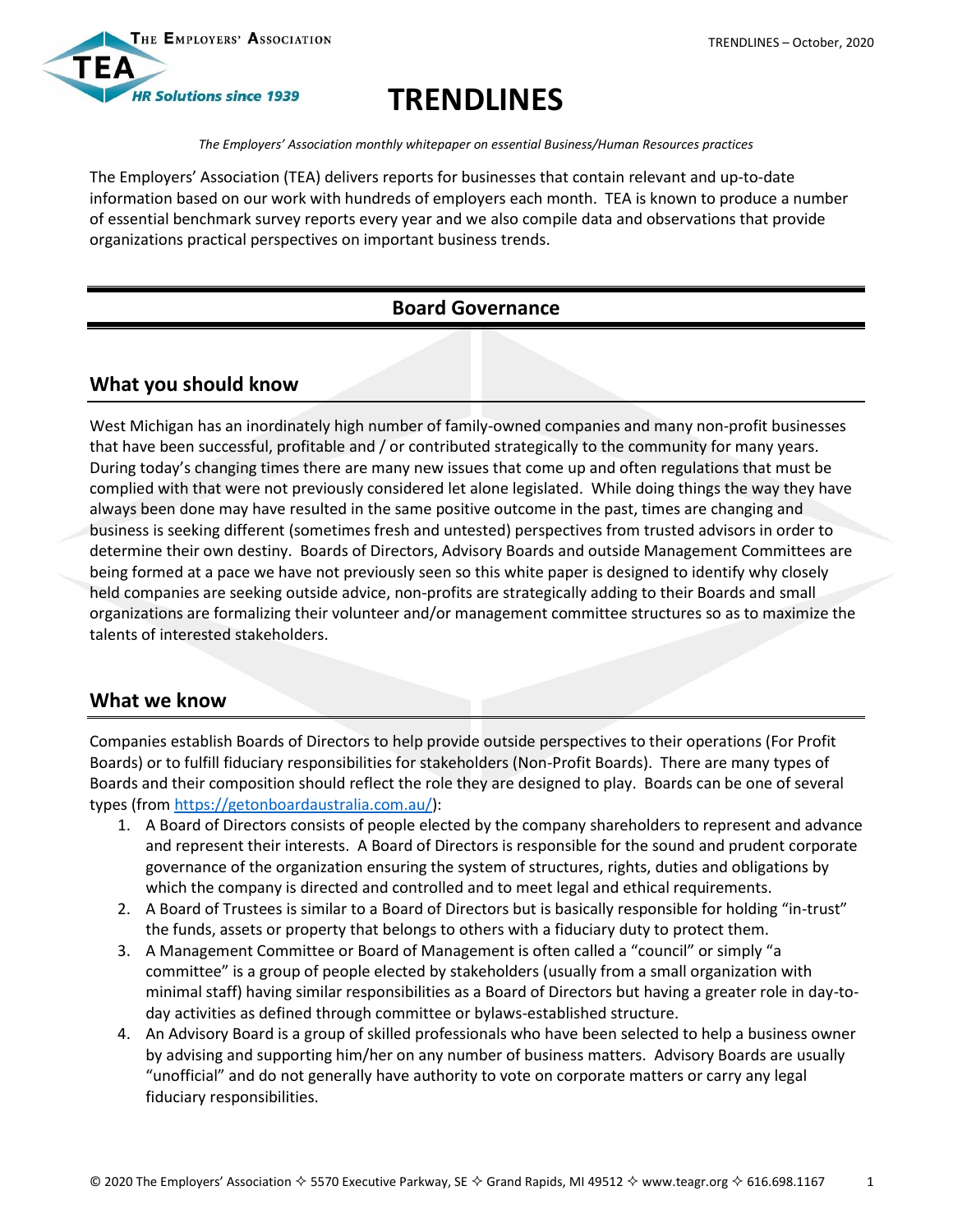5. Board Committees/Sub-Committees is a group of the Board that has been delegated responsibility by the Board for a specific role. Such Committees typically research, review and make recommendations to the Board using expertise and/or experience to advise the Board on specific matters.

Common to ALL Boards is the delineation of duties from staff. ANY Board must fulfill three main duties:

- 1. **The Duty of Care** describes the level of competence that is expected of a Board Member and is commonly known as "the care that an ordinary prudent person would exercise in a like position and under similar circumstances" when making decisions as a steward of the Organization.
- 2. **The Duty of Obedience** requires Board Members to be faithful to the organization's mission and rules/laws of the State and Federal Government (rather than to seek the advancement of a personal objective or vendetta).
- 3. **The Duty of Loyalty** is a standard of faithfulness a Board Member must give undivided allegiance to the Organization when making decisions and must never use information obtained as a member for personal gain (from *"[The Crucial Difference Between Governance and Management](https://www.inphilanthropy.org/sites/default/files/resources/Crucial%20Difference%20Between%20Governance%20%26%20Management-AKT%20LLP-2011.pdf)"*).

These Duties should be carried out through all Directors performing several key responsibilities which include (from *Board Responsibilities: The Basics*):

- 1. Hiring and managing the Organization's top executive
- 2. Developing the Mission, Vision, Goals and Strategic Plan for the Organization
- 3. Approving the Budget (and through that approval, granting the top executive management ability to operationally carry out budgeted activities)
- 4. Assure compliance with financial and regulatory requirements
- 5. Establish Investment Policies and monitor performance
- 6. Manage the Board to ensure engagement, competence, a knowledge of any Conflicts of Interest, and support for the Organization
- 7. Provide support to the Organization's top executive as needed (but NOT to manage the Organization)
- 8. Monitor financial performance and progress made by the Organization in fulfilling its goals and mission
- 9. Regularly review policies, practices and operational procedures from an oversight and fiduciary role
- 10. Maintain records of meetings, decisions and activities
- 11. Review and approve:
	- Plans of reorganization, growth and contraction
	- Plans for major asset sales, acquisitions or un-budgeted capital expenses
	- The organization's plans to do major borrowing
	- Major changes in retirement, benefits and compensation programs for all employees with a focus on reasonableness for the top executive
	- Amendments to the bylaws
- 12. Establish guidelines that allow for the handling of complaints and allegations of wrongdoing that affect the senior staff – its omission or commission, including conflicts of interest.

We know that many organizations could benefit from the advice, oversight and council of a Board but that many steer away from the idea because of a fear that a Board will "take away ownership control" or "seek to gain personally from being on the Board" rather than advancing the Organization's interests or supporting Management as it carries out the company's mission. While some individuals may step beyond the boundaries and responsibilities assigned to a Board and attempt to manage staff and/or make daily operational decisions for the Organization (which can be detrimental to the organization's internal operations and within the community, can create internal conflicts and minimize the authority of Leadership), a Board that is set up based on the responsibilities detailed herein and self-managed through the Duties listed above can provide invaluable support to Leadership and unique perspectives that can enhance or ensure success.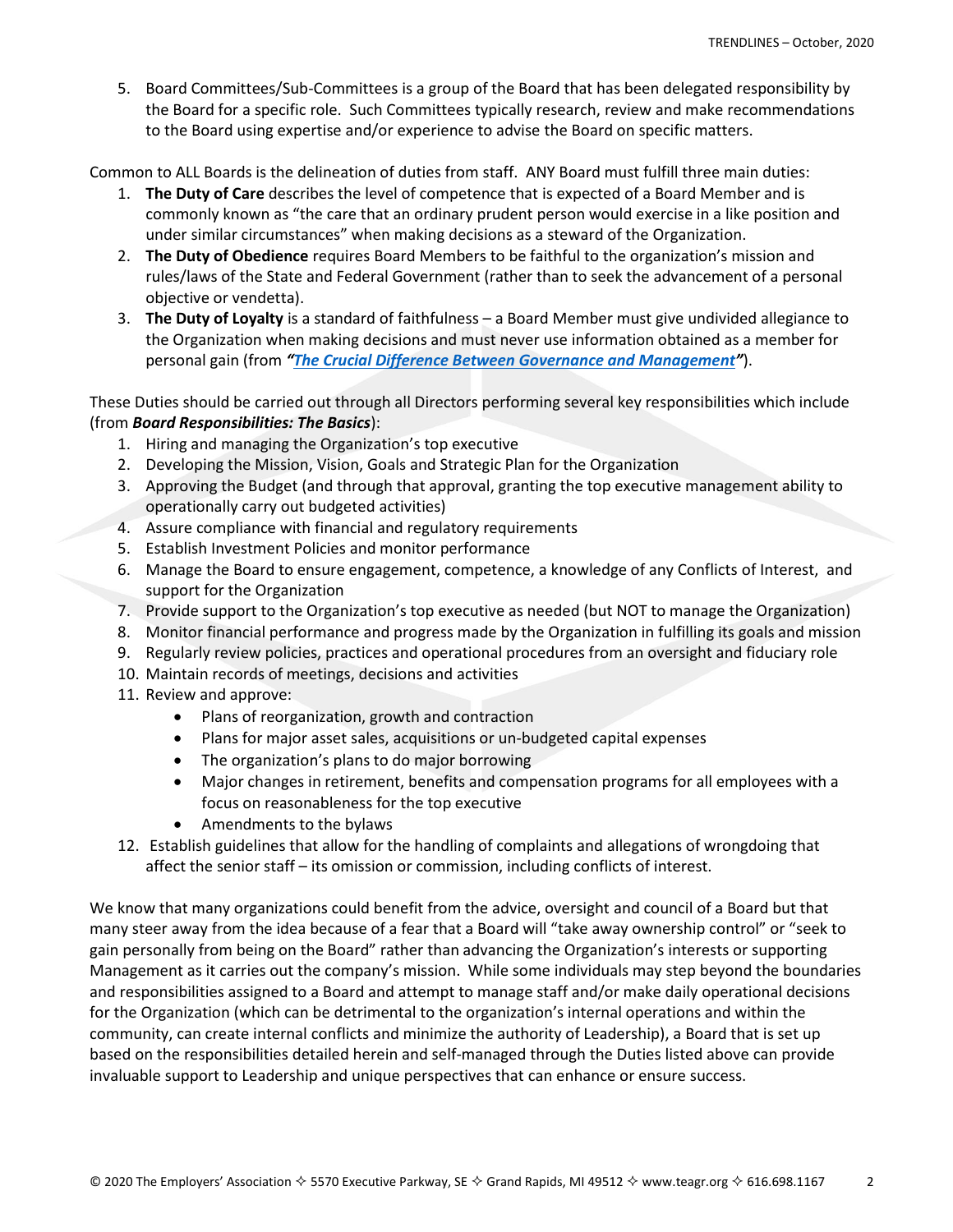#### **What it means**

A well run Board can help to build upon an organization's success by providing proven experiences, outside thoughts (not knowing what will not work and being unafraid to offer alternatives to Leadership) and a trusted resource for Leadership. Most Boards are made up of 5 to 9 experienced professionals (less for small organizations but usually an odd number and less than ownership representation so that the ultimate decisionmaking responsibility is not threatened) that represent Human Resources, Finance, Operations, Legal, Sales or some other specialty that is required to ensure strong organizational growth. The composition of Boards can also change based on what might be needed at any one point in time. If an organization is expanding by purchasing competitors, individuals having Merger & Acquisition, Human Resources, Legal and Financial expertise might be needed to help in making informed decisions. If a company is seeking to grow organically an individual having Sales/Marketing Experience (or Human Resources or Compensation Administration) experience might be beneficial. Establishing a Board of Directors (Trustees, a Management Committee or a Board of Advisors) should be seen as beneficial to the Company as it introduces "outside" ideas into an "internal" culture. Boards can be paid (as many for-profit Boards are) or unpaid (as most non-profit Boards) and there is not one "right" amount of compensation. Director Compensation is usually driven by company size, number of meetings required and level of knowledge being leveraged. TEA can help to determine appropriate compensation for your Board or assist in the establishment of required or desired skillsets based on what your Organization wishes to accomplish. While organizations can benefit exponentially from having the "right" type of outside advise and support from a Board, individuals must make sure they understand the role they are to play when considering being on a Board. A good Board can provide growth and help guide an organization through the land mines that are often planted in the road that leads from where a company is to where it wants to be. A self-serving Director or one seeking to manage the organization rather than supporting Leadership can become more detrimental to growth than any of the landmines that may lay in its path. Having a Board can be a great benefit – establishing a Board without clearly defining its roles and responsibilities can create internal friction, interfere with corporate growth and create leadership turnover.

### **What you can do**

Organizations thinking about establishing a Board of Directors (OR individuals considering joining a Board) should carefully consider WHY they are looking to initiate (or join) a Board. Before putting a Board together a company should look at its recent past history to see if growth, success, profitability or some other measurable "want" is being met within the current management structure. Could confidential outside perspective help to advance any of the company's "wants" into accomplishments? If considering joining a Board, what are your motivations? Is it a belief in an organization's mission, a desire to leverage your abilities to help Leadership grow its company, a need to advance a community service organization to better meet the needs of the community or a wish to earn Board compensation and be recognized by the Community for your role (if the first three reasons, you might make a good Board member...if the last you may want to wait until you can truly "not care" who gets the credit for the suggestions or input you might make). Effective Boards can be a blessing to companies – ineffective or improperly trained Boards can be a curse. TEA has worked with many Boards (and organizations seeking to establish Boards) and has found that the difference between a Board being an effective resource and a troublesome detrimental force is usually defined by the training and expectations that Board members receive. The best things that any organization can do to ensure that a Board is an effective resource would be to identify:

- 1. WHY an outside body of advisors is wanted (or needed)
- 2. WHAT the roles, responsibilities and expectations of Board Members should be BEFORE actively recruiting them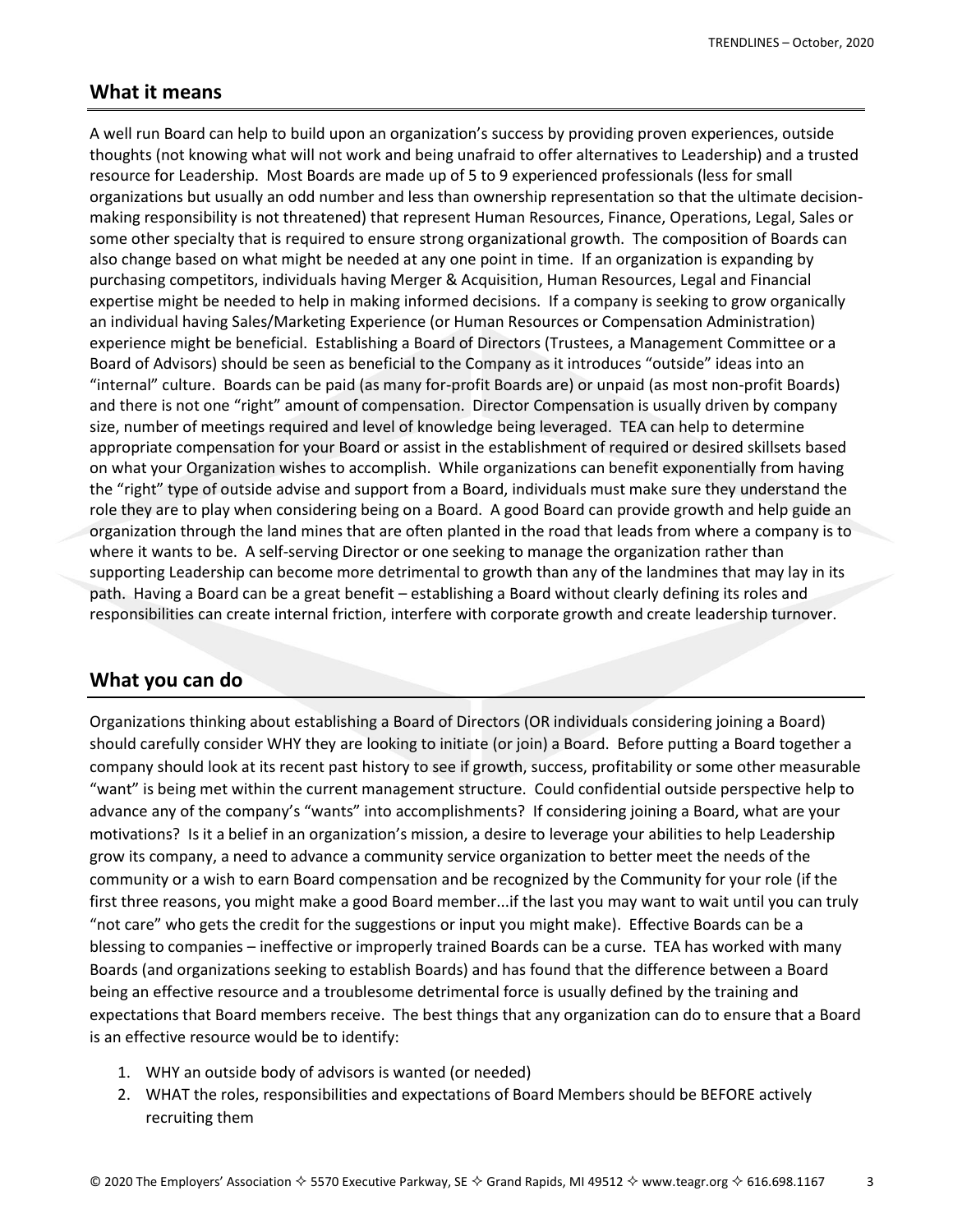- 3. HOW you want a Board to function (example perhaps outside Directors should make up your Compensation Committee or Governance Committee if you run a family-owned business)
- 4. The skillsets that you wish to have present based on your current business plans
- 5. Whether or not you plan to compensate your Directors

If you are seeking to contribute to a Board, identify and summarize:

- 1. What do you "bring to the party?"
- 2. Why do you want to contribute (are you seeking to advance the organization or yourself?)
- 3. Do you understand that your role is fiduciary, support and a resource NOT management or operational leadership?

The thought and groundwork that you lay BEFORE either forming or joining a Board is critical to the outcomes that you achieve. It is Management's responsibility to accomplish the goals and objectives established by the Board within the budgetary parameters it has approved through the efforts and contributions of staff. It IS NOT the Board's responsibility to run operations, accomplish staff duties or undermine Management by trying to get too close to employees performing their assigned duties. Give us a call and we can help to identify what kind of oversight Board might be best for you AND to help design a Board Orientation Program that can establish expectations, responsibilities and appropriate controls so that you Board does not "evolve" from an intention of critical support to a reality of detrimental obstruction.